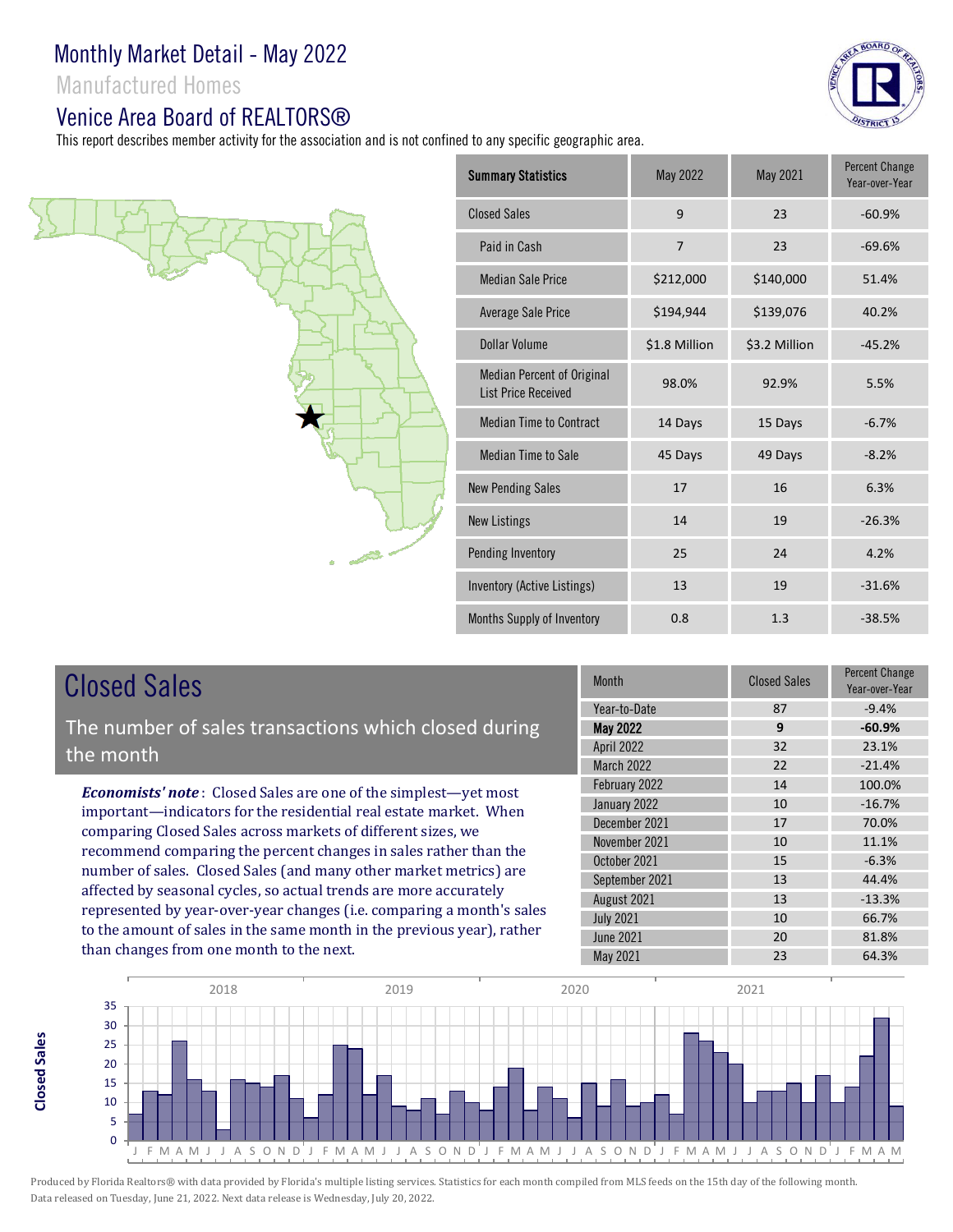## Manufactured Homes

# Venice Area Board of REALTORS®

this statistic should be interpreted with care.

This report describes member activity for the association and is not confined to any specific geographic area.



10 233.3%

| Cash Sales                                                                     | <b>Month</b>      | <b>Cash Sales</b> | <b>Percent Change</b><br>Year-over-Year |
|--------------------------------------------------------------------------------|-------------------|-------------------|-----------------------------------------|
|                                                                                | Year-to-Date      | 84                | $-3.4%$                                 |
| The number of Closed Sales during the month in which                           | <b>May 2022</b>   | 7                 | $-69.6%$                                |
| buyers exclusively paid in cash                                                | <b>April 2022</b> | 31                | 34.8%                                   |
|                                                                                | <b>March 2022</b> | 22                | $-8.3%$                                 |
|                                                                                | February 2022     | 14                | 100.0%                                  |
|                                                                                | January 2022      | 10                | 0.0%                                    |
| <b>Economists' note:</b> Cash Sales can be a useful indicator of the extent to | December 2021     | 17                | 70.0%                                   |
| which investors are participating in the market. Why? Investors are            | November 2021     |                   | 0.0%                                    |
| far more likely to have the funds to purchase a home available up front,       | October 2021      | 15                | $-6.3%$                                 |
| whereas the typical homebuyer requires a mortgage or some other                | September 2021    | 10                | 25.0%                                   |
| form of financing. There are, of course, many possible exceptions, so          | August 2021       | 12                | $-7.7%$                                 |



# Cash Sales as a Percentage of Closed Sales

The percentage of Closed Sales during the month which were Cash Sales

*Economists' note* : This statistic is simply another way of viewing Cash Sales. The remaining percentages of Closed Sales (i.e. those not paid fully in cash) each month involved some sort of financing, such as mortgages, owner/seller financing, assumed loans, etc.

| <b>Month</b>     | <b>Percent of Closed</b><br>Sales Paid in Cash | <b>Percent Change</b><br>Year-over-Year |
|------------------|------------------------------------------------|-----------------------------------------|
| Year-to-Date     | 96.6%                                          | 6.6%                                    |
| <b>May 2022</b>  | 77.8%                                          | $-22.2%$                                |
| April 2022       | 96.9%                                          | 9.5%                                    |
| March 2022       | 100.0%                                         | 16.7%                                   |
| February 2022    | 100.0%                                         | 0.0%                                    |
| January 2022     | 100.0%                                         | 20.0%                                   |
| December 2021    | 100.0%                                         | 0.0%                                    |
| November 2021    | 70.0%                                          | $-10.0%$                                |
| October 2021     | 100.0%                                         | 0.0%                                    |
| September 2021   | 76.9%                                          | $-13.5%$                                |
| August 2021      | 92.3%                                          | 6.5%                                    |
| <b>July 2021</b> | 100.0%                                         | 100.0%                                  |
| June 2021        | 90.0%                                          | 10.0%                                   |
| May 2021         | 100.0%                                         | 16.7%                                   |

June 2021 18 100.0%

July 2021

May 2021 23 91.7%



Pct. of Closed Sales **Pct. of Closed Sales**  Produced by Florida Realtors® with data provided by Florida's multiple listing services. Statistics for each month compiled from MLS feeds on the 15th day of the following month. Data released on Tuesday, June 21, 2022. Next data release is Wednesday, July 20, 2022.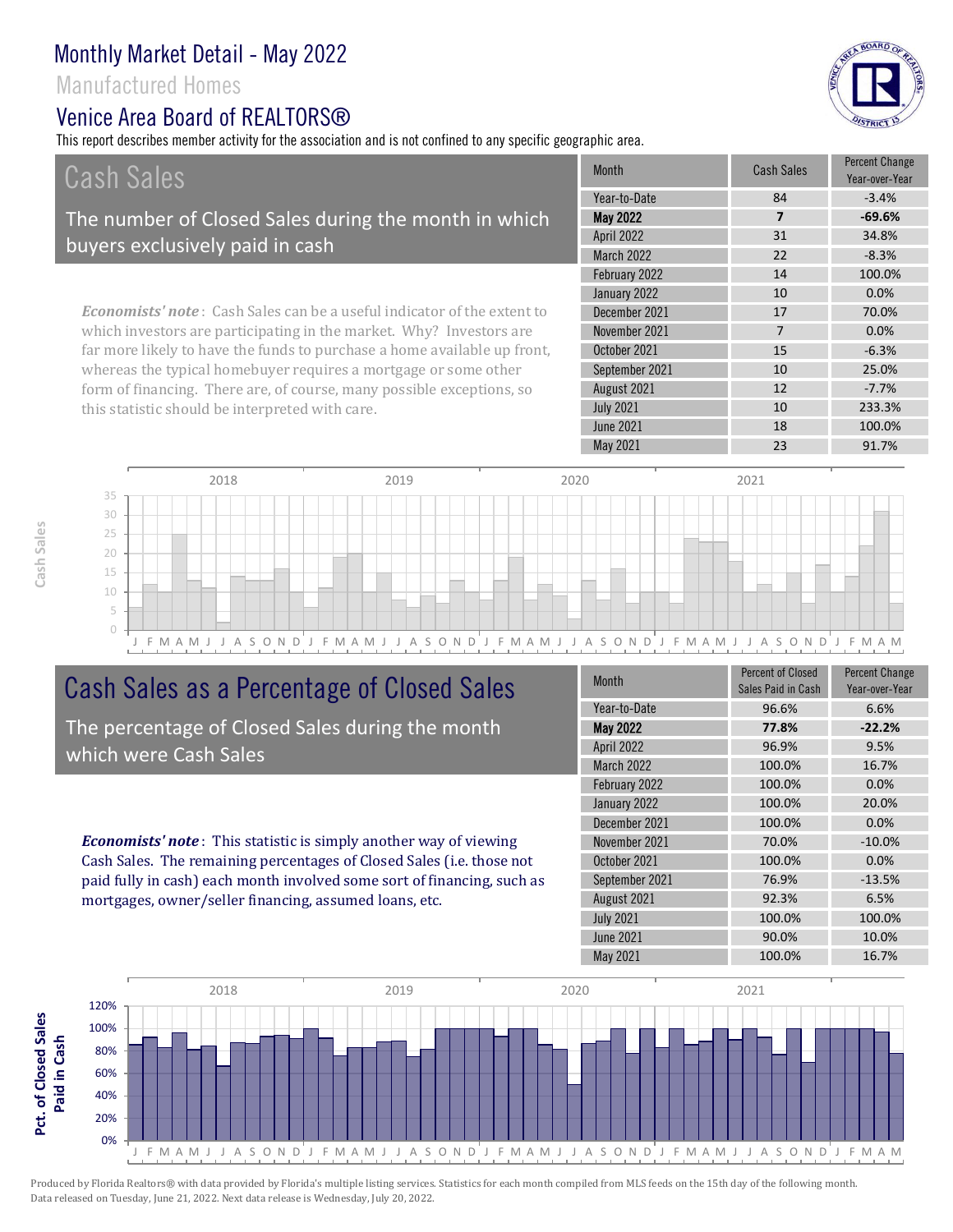## Manufactured Homes

#### Venice Area Board of RFAI TORS®

This report describes member activity for the association and is not confined to any specific geographic area.

# Median Sale Price

#### The median sale price reported for the month (i.e. 50% of sales were above and 50% of sales were below)

*Economists' note* : Median Sale Price is our preferred summary statistic for price activity because, unlike Average Sale Price, Median Sale Price is not sensitive to high sale prices for small numbers of homes that may not be characteristic of the market area. Keep in mind that median price trends over time are not always solely caused by changes in the general value of local real estate. Median sale price only reflects the values of the homes that *sold* each month, and the mix of the types of homes that sell can change over time.

| <b>Month</b>     | <b>Median Sale Price</b> | <b>Percent Change</b><br>Year-over-Year |
|------------------|--------------------------|-----------------------------------------|
| Year-to-Date     | \$169,000                | 25.2%                                   |
| <b>May 2022</b>  | \$212,000                | 51.4%                                   |
| April 2022       | \$187,500                | 33.5%                                   |
| March 2022       | \$149,250                | 50.0%                                   |
| February 2022    | \$172,500                | 36.9%                                   |
| January 2022     | \$158,000                | 26.9%                                   |
| December 2021    | \$165,900                | 14.0%                                   |
| November 2021    | \$256,250                | 87.0%                                   |
| October 2021     | \$160,000                | 6.8%                                    |
| September 2021   | \$146,000                | 27.1%                                   |
| August 2021      | \$116,800                | $-12.8%$                                |
| <b>July 2021</b> | \$164,500                | 1.6%                                    |
| <b>June 2021</b> | \$162,000                | 22.7%                                   |
| May 2021         | \$140,000                | 46.6%                                   |



# Average Sale Price

The average sale price reported for the month (i.e. total sales in dollars divided by the number of sales)

*Economists' note* : Usually, we prefer Median Sale Price over Average Sale Price as a summary statistic for home prices. However, Average Sale Price does have its uses—particularly when it is analyzed alongside the Median Sale Price. For one, the relative difference between the two statistics can provide some insight into the market for higher-end homes in an area.

| <b>Month</b>     | <b>Average Sale Price</b> | <b>Percent Change</b><br>Year-over-Year |
|------------------|---------------------------|-----------------------------------------|
| Year-to-Date     | \$176,207                 | 32.2%                                   |
| <b>May 2022</b>  | \$194,944                 | 40.2%                                   |
| April 2022       | \$189,298                 | 34.7%                                   |
| March 2022       | \$155,157                 | 23.8%                                   |
| February 2022    | \$179,664                 | 42.5%                                   |
| January 2022     | \$158,920                 | 23.1%                                   |
| December 2021    | \$183,024                 | 12.7%                                   |
| November 2021    | \$260,090                 | 87.0%                                   |
| October 2021     | \$147,097                 | $-6.9%$                                 |
| September 2021   | \$154,915                 | 21.0%                                   |
| August 2021      | \$127,646                 | $-15.2%$                                |
| <b>July 2021</b> | \$172,400                 | 16.6%                                   |
| <b>June 2021</b> | \$170,183                 | 32.4%                                   |
| May 2021         | \$139,076                 | 32.9%                                   |





**Average Sale Price**

Average Sale Price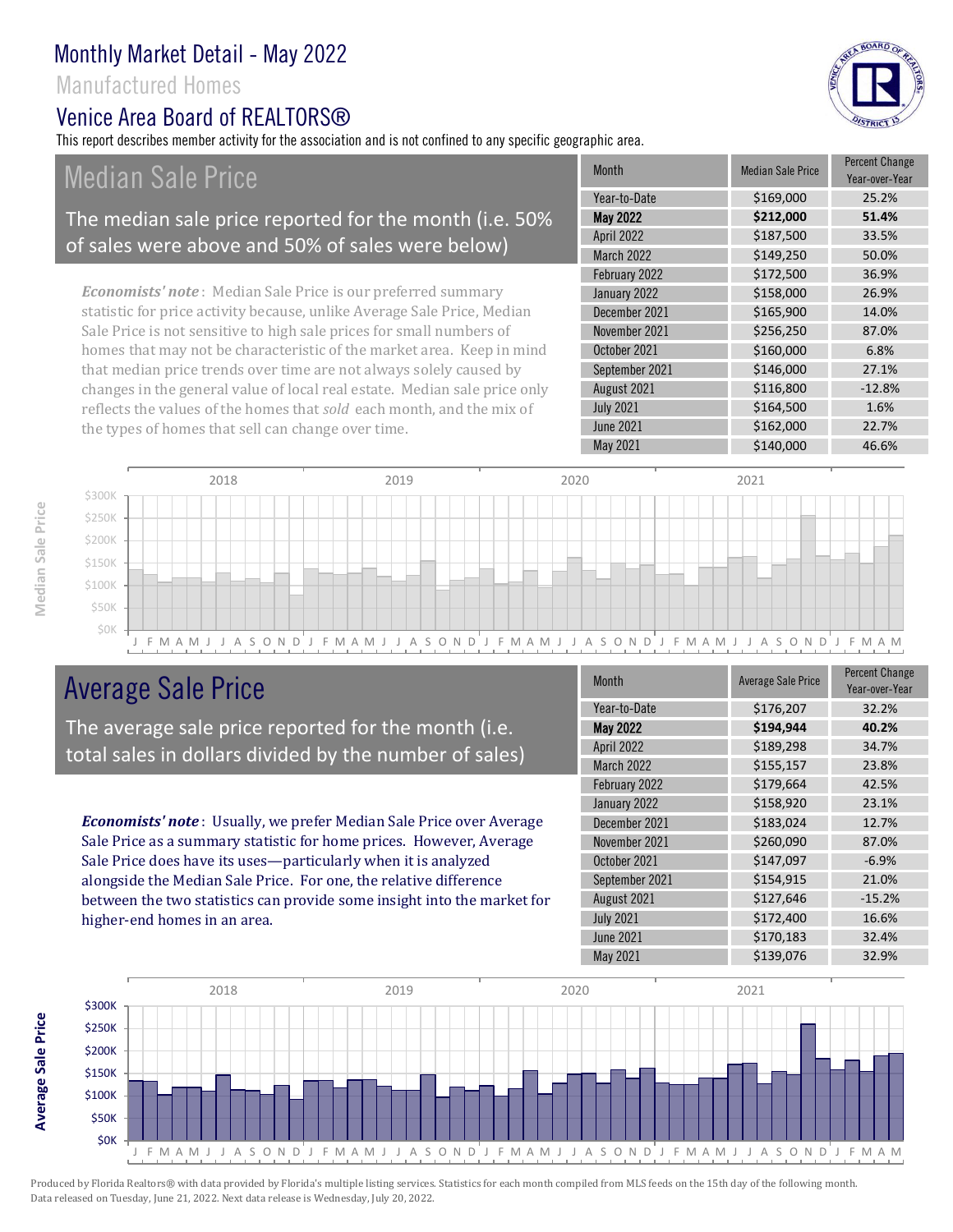## Manufactured Homes

#### Venice Area Board of RFAI TORS®

This report describes member activity for the association and is not confined to any specific geographic area.

# Dollar Volume

The sum of the sale prices for all sales which closed during the month

*Economists' note* : Dollar Volume is simply the sum of all sale prices in a given time period, and can quickly be calculated by multiplying Closed Sales by Average Sale Price. It is a strong indicator of the health of the real estate industry in a market, and is of particular interest to real estate professionals, investors, analysts, and government agencies. Potential home sellers and home buyers, on the other hand, will likely be better served by paying attention to trends in the two components of Dollar Volume (i.e. sales and prices) individually.

| <b>Month</b>      | Dollar Volume  | <b>Percent Change</b><br>Year-over-Year |
|-------------------|----------------|-----------------------------------------|
| Year-to-Date      | \$15.3 Million | 19.8%                                   |
| <b>May 2022</b>   | \$1.8 Million  | $-45.2%$                                |
| April 2022        | \$6.1 Million  | 65.8%                                   |
| <b>March 2022</b> | \$3.4 Million  | $-2.8%$                                 |
| February 2022     | \$2.5 Million  | 185.1%                                  |
| January 2022      | \$1.6 Million  | 2.6%                                    |
| December 2021     | \$3.1 Million  | 91.6%                                   |
| November 2021     | \$2.6 Million  | 107.8%                                  |
| October 2021      | \$2.2 Million  | $-12.7%$                                |
| September 2021    | \$2.0 Million  | 74.8%                                   |
| August 2021       | \$1.7 Million  | $-26.5%$                                |
| <b>July 2021</b>  | \$1.7 Million  | 94.3%                                   |
| <b>June 2021</b>  | \$3.4 Million  | 140.7%                                  |
| <b>May 2021</b>   | \$3.2 Million  | 118.3%                                  |
|                   |                |                                         |



# Median Percent of Original List Price Received

The median of the sale price (as a percentage of the original list price) across all properties selling during the month

*Economists' note* : The Median Percent of Original List Price Received is useful as an indicator of market recovery, since it typically rises as buyers realize that the market may be moving away from them and they need to match the selling price (or better it) in order to get a contract on the house. This is usually the last measure to indicate a market has shifted from down to up, so it is what we would call a *lagging* indicator.

| <b>Month</b>     | Med. Pct. of Orig.<br><b>List Price Received</b> | <b>Percent Change</b><br>Year-over-Year |
|------------------|--------------------------------------------------|-----------------------------------------|
| Year-to-Date     | 97.2%                                            | 3.5%                                    |
| <b>May 2022</b>  | 98.0%                                            | 5.5%                                    |
| April 2022       | 97.3%                                            | 4.0%                                    |
| March 2022       | 98.1%                                            | 4.8%                                    |
| February 2022    | 96.0%                                            | 1.8%                                    |
| January 2022     | 95.0%                                            | 0.3%                                    |
| December 2021    | 97.0%                                            | 0.5%                                    |
| November 2021    | 95.1%                                            | $-1.6%$                                 |
| October 2021     | 98.5%                                            | 4.1%                                    |
| September 2021   | 97.4%                                            | 6.0%                                    |
| August 2021      | 92.6%                                            | 2.9%                                    |
| <b>July 2021</b> | 98.3%                                            | 5.4%                                    |
| <b>June 2021</b> | 94.1%                                            | 0.0%                                    |
| May 2021         | 92.9%                                            | $-2.4%$                                 |





**Med. Pct. of Orig.**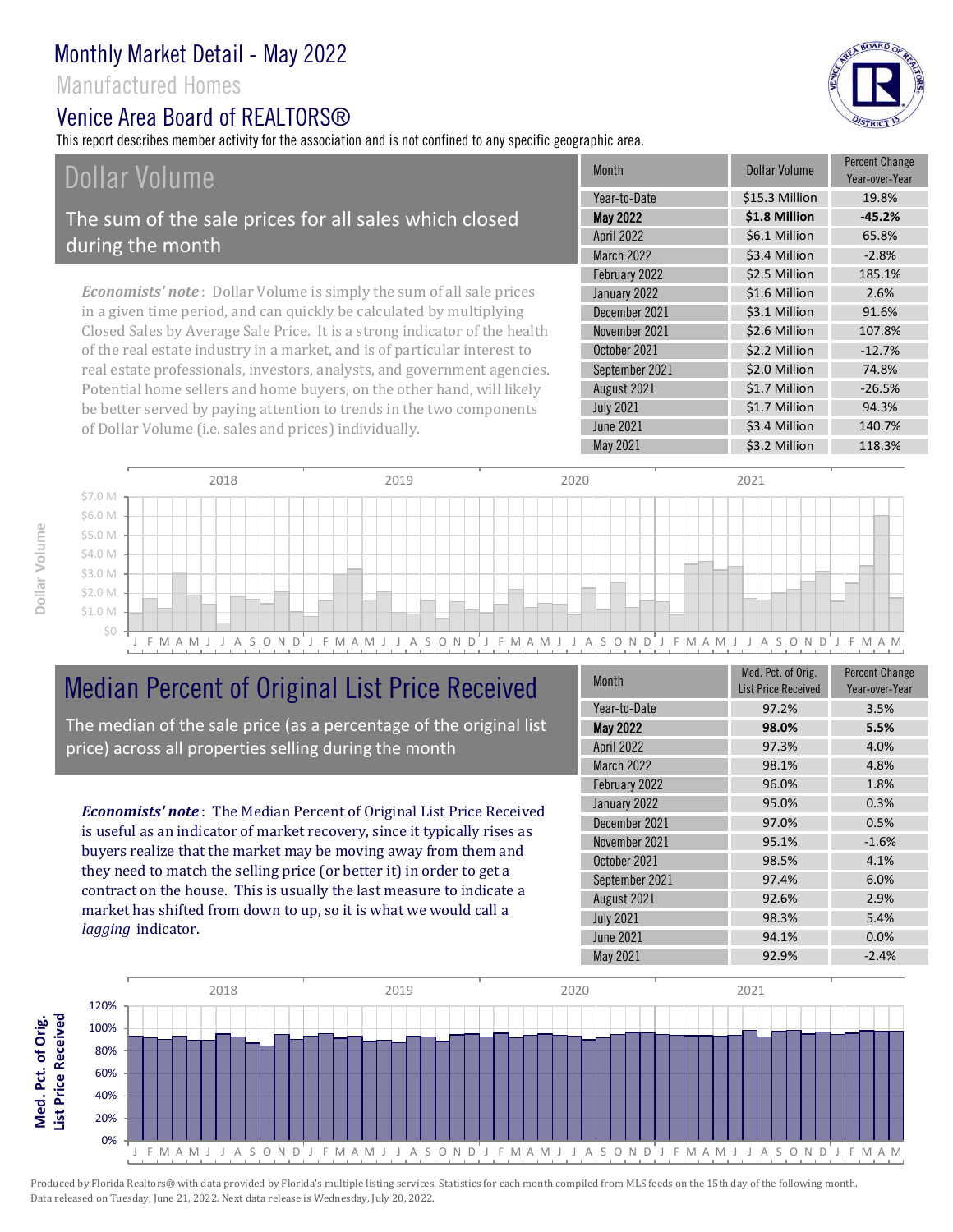## Manufactured Homes

# Venice Area Board of RFAI TORS®

This report describes member activity for the association and is not confined to any specific geographic area.

# Median Time to Contract

#### The median number of days between the listing date and contract date for all Closed Sales during the month

*Economists' note* : Like Time to Sale, Time to Contract is a measure of the length of the home selling process calculated for sales which closed during the month. The difference is that Time to Contract measures the number of days between the initial listing of a property and the signing of the contract which eventually led to the closing of the sale. When the gap between Median Time to Contract and Median Time to Sale grows, it is usually a sign of longer closing times and/or declining numbers of cash sales.

| <b>Month</b>      | Median Time to<br>Contract | <b>Percent Change</b><br>Year-over-Year |
|-------------------|----------------------------|-----------------------------------------|
| Year-to-Date      | 9 Days                     | $-75.0%$                                |
| <b>May 2022</b>   | 14 Days                    | $-6.7%$                                 |
| April 2022        | 10 Days                    | $-76.2%$                                |
| <b>March 2022</b> | 6 Days                     | $-87.5%$                                |
| February 2022     | 9 Days                     | 0.0%                                    |
| January 2022      | 10 Days                    | $-75.6%$                                |
| December 2021     | 17 Days                    | $-46.9%$                                |
| November 2021     | 33 Days                    | 83.3%                                   |
| October 2021      | 5 Days                     | $-83.3%$                                |
| September 2021    | 16 Days                    | $-57.9%$                                |
| August 2021       | 37 Days                    | $-48.6%$                                |
| <b>July 2021</b>  | 17 Days                    | 13.3%                                   |
| <b>June 2021</b>  | 18 Days                    | $-80.4%$                                |
| May 2021          | 15 Days                    | 36.4%                                   |



# Median Time to Sale

**Median Time to Contract**

Median Time to

The median number of days between the listing date and closing date for all Closed Sales during the month

*Economists' note* : Time to Sale is a measure of the length of the home selling process, calculated as the number of days between the initial listing of a property and the closing of the sale. *Median* Time to Sale is the amount of time the "middle" property selling this month was on the market. That is, 50% of homes selling this month took *less* time to sell, and 50% of homes took *more* time to sell. Median Time to Sale gives a more accurate picture than Average Time to Sale, which can be skewed upward by small numbers of properties taking an abnormally long time to sell.

| Month             | <b>Median Time to Sale</b> | <b>Percent Change</b><br>Year-over-Year |
|-------------------|----------------------------|-----------------------------------------|
| Year-to-Date      | 45 Days                    | $-35.7%$                                |
| <b>May 2022</b>   | 45 Days                    | $-8.2%$                                 |
| April 2022        | 50 Days                    | $-32.4%$                                |
| <b>March 2022</b> | 44 Days                    | $-47.0%$                                |
| February 2022     | 36 Days                    | $-14.3%$                                |
| January 2022      | 49 Days                    | $-27.9%$                                |
| December 2021     | 72 Days                    | 0.0%                                    |
| November 2021     | 57 Days                    | 23.9%                                   |
| October 2021      | 31 Days                    | $-40.4%$                                |
| September 2021    | 47 Days                    | $-50.0%$                                |
| August 2021       | 70 Days                    | $-27.8%$                                |
| <b>July 2021</b>  | 60 Days                    | $-33.3%$                                |
| <b>June 2021</b>  | 66 Days                    | $-48.8%$                                |
| May 2021          | 49 Days                    | 11.4%                                   |



Produced by Florida Realtors® with data provided by Florida's multiple listing services. Statistics for each month compiled from MLS feeds on the 15th day of the following month. Data released on Tuesday, June 21, 2022. Next data release is Wednesday, July 20, 2022.

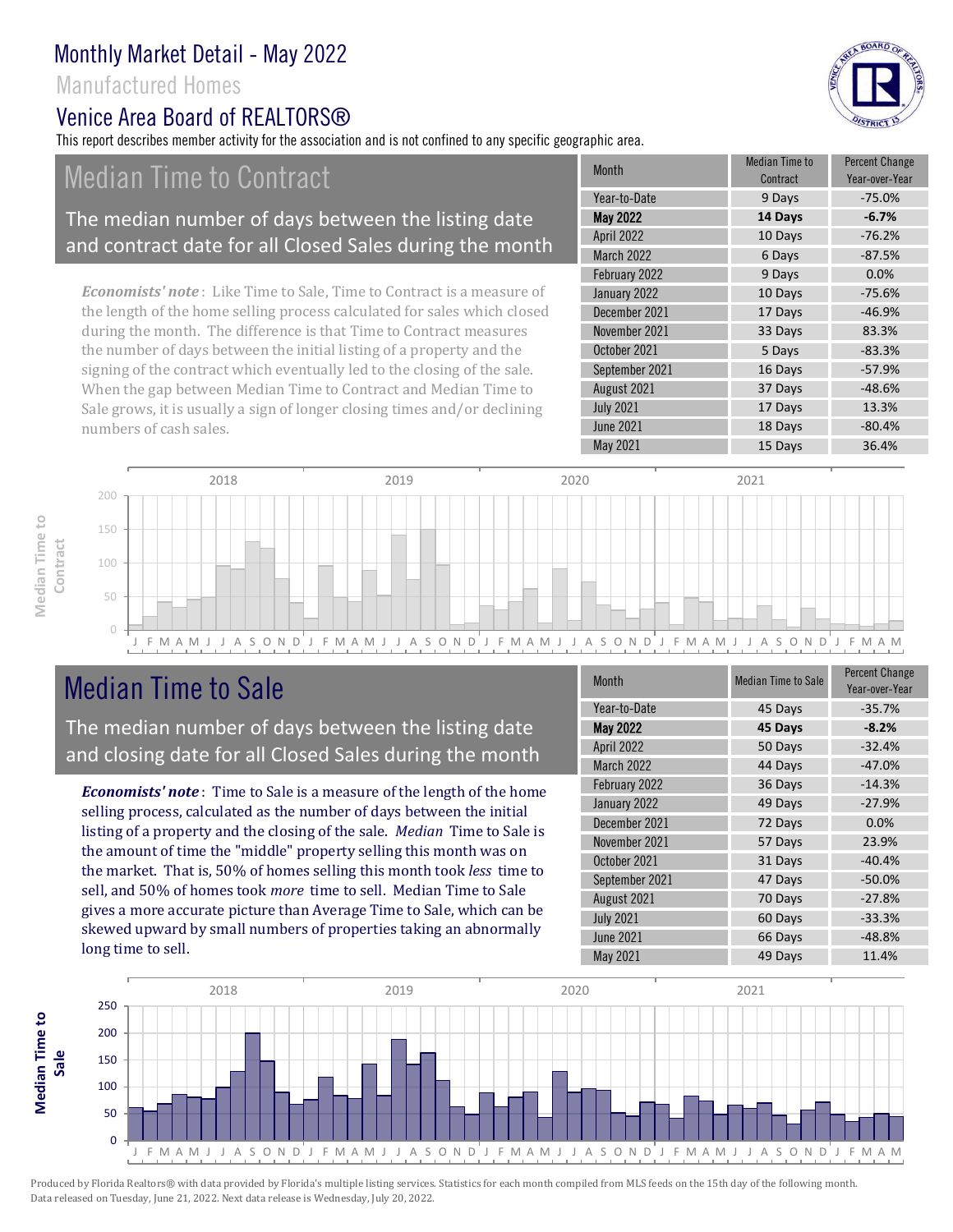## Manufactured Homes

#### Venice Area Board of REALTORS®

This report describes member activity for the association and is not confined to any specific geographic area.



# New Pending Sales

#### The number of listed properties that went under contract during the month

*Economists' note* : Because of the typical length of time it takes for a sale to close, economists consider Pending Sales to be a decent indicator of potential future Closed Sales. It is important to bear in mind, however, that not all Pending Sales will be closed successfully. So, the effectiveness of Pending Sales as a future indicator of Closed Sales is susceptible to changes in market conditions such as the availability of financing for homebuyers and the inventory of distressed properties for sale.

|  | <b>Month</b>      | <b>New Pending Sales</b> | <b>Percent Change</b><br>Year-over-Year |
|--|-------------------|--------------------------|-----------------------------------------|
|  | Year-to-Date      | 104                      | $-7.1%$                                 |
|  | <b>May 2022</b>   | 17                       | 6.3%                                    |
|  | <b>April 2022</b> | 21                       | $-12.5%$                                |
|  | <b>March 2022</b> | 21                       | $-4.5%$                                 |
|  | February 2022     | 26                       | $-10.3%$                                |
|  | January 2022      | 19                       | $-9.5%$                                 |
|  | December 2021     | 10                       | 42.9%                                   |
|  | November 2021     | 11                       | 22.2%                                   |
|  | October 2021      | 22                       | 69.2%                                   |
|  | September 2021    | 12                       | $-20.0%$                                |
|  | August 2021       | 12                       | 50.0%                                   |
|  | <b>July 2021</b>  | 14                       | 0.0%                                    |
|  | <b>June 2021</b>  | 8                        | $-20.0%$                                |
|  | <b>May 2021</b>   | 16                       | 100.0%                                  |



# New Listings

#### The number of properties put onto the market during the month

*Economists' note* : New Listings tend to rise in delayed response to increasing prices, so they are often seen as a lagging indicator of market health. As prices rise, potential sellers raise their estimations of value—and in the most recent cycle, rising prices have freed up many potential sellers who were previously underwater on their mortgages. Note that in our calculations, we take care to not include properties that were recently taken off the market and quickly relisted, since these are not really *new* listings.

| Month            | <b>New Listings</b> | <b>Percent Change</b><br>Year-over-Year |
|------------------|---------------------|-----------------------------------------|
| Year-to-Date     | 107                 | 16.3%                                   |
| <b>May 2022</b>  | 14                  | $-26.3%$                                |
| April 2022       | 19                  | $-5.0%$                                 |
| March 2022       | 25                  | 66.7%                                   |
| February 2022    | 25                  | 78.6%                                   |
| January 2022     | 24                  | 0.0%                                    |
| December 2021    | 8                   | $-65.2%$                                |
| November 2021    | 12                  | $-25.0%$                                |
| October 2021     | 13                  | 44.4%                                   |
| September 2021   | 20                  | 25.0%                                   |
| August 2021      | 11                  | $-31.3%$                                |
| <b>July 2021</b> | 11                  | 37.5%                                   |
| <b>June 2021</b> | 10                  | $-23.1%$                                |
| May 2021         | 19                  | 137.5%                                  |



**New Listings**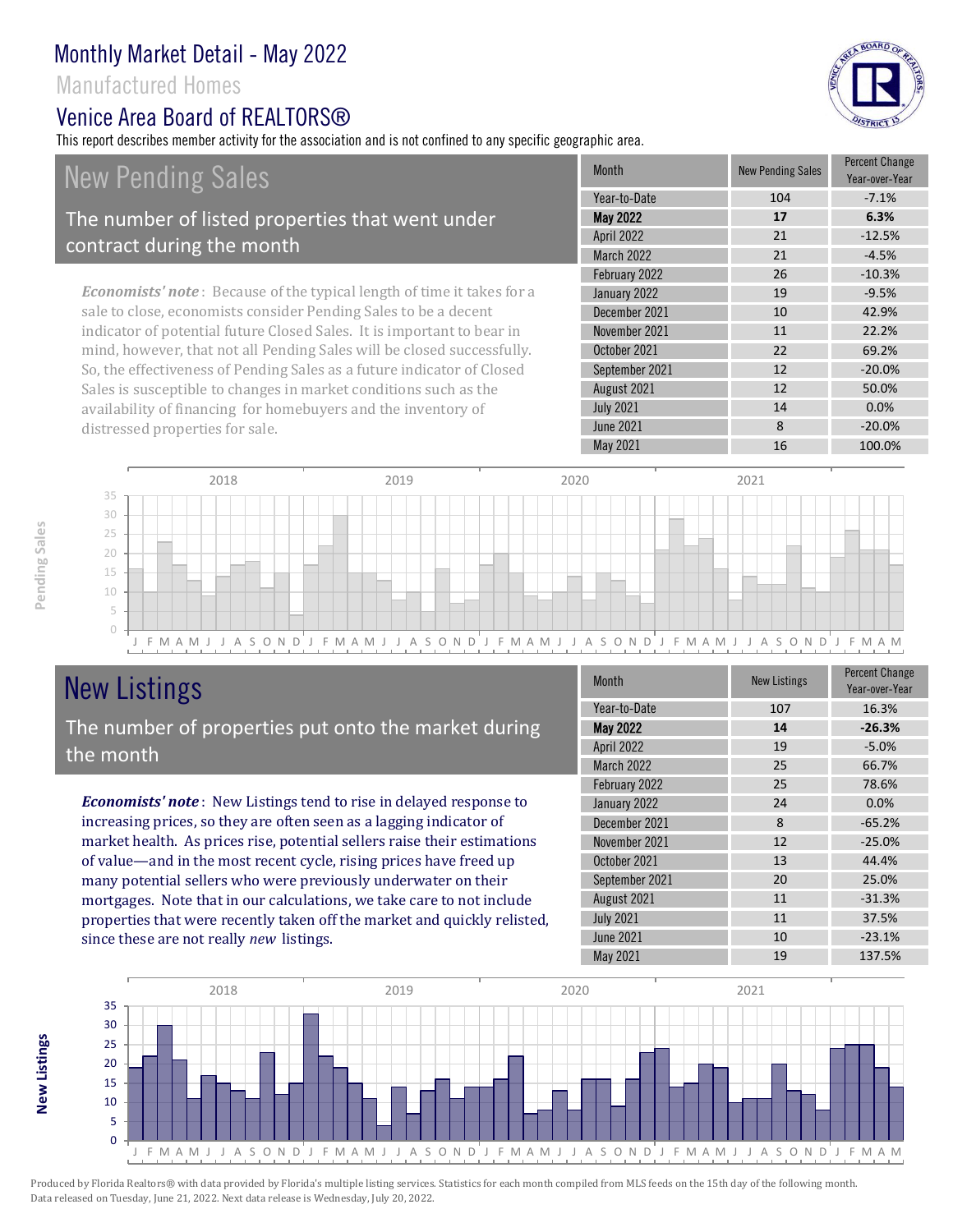## Manufactured Homes

#### Venice Area Board of REALTORS®

This report describes member activity for the association and is not confined to any specific geographic area.

# Inventory (Active Listings)

The number of property listings active at the end of the month

*Economists' note* : There are a number of ways to define and calculate Inventory. Our method is to simply count the number of active listings on the last day of the month, and hold this number to compare with the same month the following year. Inventory rises when New Listings are outpacing the number of listings that go off-market (regardless of whether they actually sell). Likewise, it falls when New Listings aren't keeping up with the rate at which homes are going off-market.

| YTD (Monthly Avg)<br>16<br>$-38.8%$<br>May 2022<br>13<br>$-31.6%$<br>April 2022<br>0.0%<br>15<br><b>March 2022</b><br>19<br>$-9.5%$<br>February 2022<br>$-48.3%$<br>15<br>$-62.2%$<br>January 2022<br>17<br>December 2021<br>11<br>$-75.0%$<br>November 2021<br>14<br>$-54.8%$<br>12<br>$-50.0%$<br>October 2021<br>September 2021<br>22<br>$-21.4%$<br>August 2021<br>13<br>$-55.2%$<br>15<br>$-31.8%$<br><b>July 2021</b><br><b>June 2021</b><br>19<br>$-38.7%$<br>May 2021<br>19<br>$-40.6%$ |  | <b>Month</b> | Inventory | <b>Percent Change</b><br>Year-over-Year |
|-------------------------------------------------------------------------------------------------------------------------------------------------------------------------------------------------------------------------------------------------------------------------------------------------------------------------------------------------------------------------------------------------------------------------------------------------------------------------------------------------|--|--------------|-----------|-----------------------------------------|
|                                                                                                                                                                                                                                                                                                                                                                                                                                                                                                 |  |              |           |                                         |
|                                                                                                                                                                                                                                                                                                                                                                                                                                                                                                 |  |              |           |                                         |
|                                                                                                                                                                                                                                                                                                                                                                                                                                                                                                 |  |              |           |                                         |
|                                                                                                                                                                                                                                                                                                                                                                                                                                                                                                 |  |              |           |                                         |
|                                                                                                                                                                                                                                                                                                                                                                                                                                                                                                 |  |              |           |                                         |
|                                                                                                                                                                                                                                                                                                                                                                                                                                                                                                 |  |              |           |                                         |
|                                                                                                                                                                                                                                                                                                                                                                                                                                                                                                 |  |              |           |                                         |
|                                                                                                                                                                                                                                                                                                                                                                                                                                                                                                 |  |              |           |                                         |
|                                                                                                                                                                                                                                                                                                                                                                                                                                                                                                 |  |              |           |                                         |
|                                                                                                                                                                                                                                                                                                                                                                                                                                                                                                 |  |              |           |                                         |
|                                                                                                                                                                                                                                                                                                                                                                                                                                                                                                 |  |              |           |                                         |
|                                                                                                                                                                                                                                                                                                                                                                                                                                                                                                 |  |              |           |                                         |
|                                                                                                                                                                                                                                                                                                                                                                                                                                                                                                 |  |              |           |                                         |
|                                                                                                                                                                                                                                                                                                                                                                                                                                                                                                 |  |              |           |                                         |



# Months Supply of Inventory

An estimate of the number of months it will take to deplete the current Inventory given recent sales rates

*Economists' note* : MSI is a useful indicator of market conditions. The benchmark for a balanced market (favoring neither buyer nor seller) is 5.5 months of inventory. Anything higher is traditionally a buyers' market, and anything lower is a sellers' market. There is no single accepted way of calculating MSI. A common method is to divide current Inventory by the most recent month's Closed Sales count, but this count is a usually poor predictor of future Closed Sales due to seasonal cycles. To eliminate seasonal effects, we use the 12-month average of monthly Closed Sales instead.

| Month                    | <b>Months Supply</b> | <b>Percent Change</b><br>Year-over-Year |
|--------------------------|----------------------|-----------------------------------------|
| <b>YTD (Monthly Avg)</b> | 1.0                  | $-52.4%$                                |
| <b>May 2022</b>          | 0.8                  | $-38.5%$                                |
| April 2022               | 0.9                  | $-18.2%$                                |
| March 2022               | 1.2                  | $-29.4%$                                |
| February 2022            | 0.9                  | $-65.4%$                                |
| January 2022             | 1.1                  | $-71.1%$                                |
| December 2021            | 0.7                  | $-81.6%$                                |
| November 2021            | 0.9                  | $-66.7%$                                |
| October 2021             | 0.8                  | $-60.0%$                                |
| September 2021           | 1.4                  | $-44.0%$                                |
| August 2021              | 0.9                  | $-65.4%$                                |
| <b>July 2021</b>         | 1.0                  | $-50.0%$                                |
| <b>June 2021</b>         | 1.3                  | $-53.6%$                                |
| May 2021                 | 1.3                  | $-53.6%$                                |



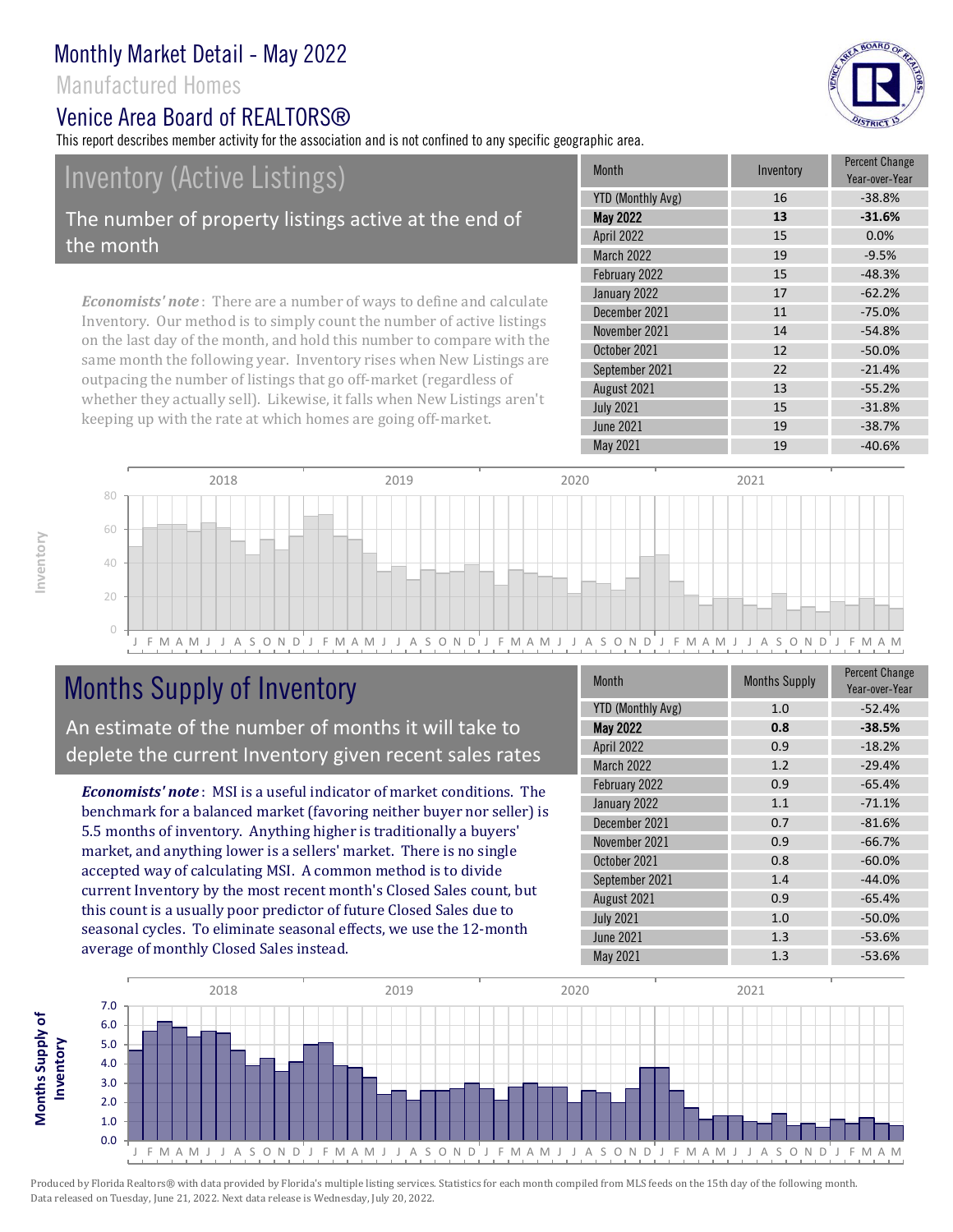#### Manufactured Homes

#### Venice Area Board of REALTORS®

This report describes member activity for the association and is not confined to any specific geographic area.

# Closed Sales by Sale Price

#### The number of sales transactions which closed during the month

*Economists' note:* Closed Sales are one of the simplest—yet most important—indicators for the residential real estate market. When comparing Closed Sales across markets of different sizes, we recommend comparing the percent changes in sales rather than the number of sales. Closed Sales (and many other market metrics) are affected by seasonal cycles, so actual trends are more accurately represented by year-over-year changes (i.e. comparing a month's sales to the amount of sales in the same month in the previous year), rather than changes from one month to the next.

| Sale Price            | <b>Closed Sales</b> | <b>Percent Change</b><br>Year-over-Year |
|-----------------------|---------------------|-----------------------------------------|
| Less than \$50,000    | 0                   | N/A                                     |
| $$50,000 - $99,999$   | 0                   | $-100.0%$                               |
| $$100,000 - $149,999$ | 3                   | $-75.0%$                                |
| $$150,000 - $199,999$ | $\mathbf{1}$        | $-83.3%$                                |
| \$200,000 - \$249,999 | 3                   | 200.0%                                  |
| \$250,000 - \$299,999 | $\overline{2}$      | 100.0%                                  |
| \$300,000 - \$399,999 | 0                   | N/A                                     |
| \$400,000 - \$599,999 | 0                   | N/A                                     |
| \$600,000 - \$999,999 | 0                   | N/A                                     |
| \$1,000,000 or more   | ი                   | N/A                                     |



# Median Time to Contract by Sale Price The median number of days between the listing date and contract date for all Closed Sales during the month

*Economists' note* : Like Time to Sale, Time to Contract is a measure of the length of the home selling process calculated for sales which closed during the month. The difference is that Time to Contract measures the number of days between the initial listing of a property and the signing of the contract which eventually led to the closing of the sale. When the gap between Median Time to Contract and Median Time to Sale grows, it is usually a sign of longer closing times and/or declining numbers of cash sales.

| Sale Price            | <b>Median Time to</b><br>Contract | <b>Percent Change</b><br>Year-over-Year |
|-----------------------|-----------------------------------|-----------------------------------------|
| Less than \$50,000    | (No Sales)                        | N/A                                     |
| \$50,000 - \$99,999   | (No Sales)                        | N/A                                     |
| $$100,000 - $149,999$ | 14 Days                           | 0.0%                                    |
| $$150,000 - $199,999$ | 2 Days                            | $-77.8%$                                |
| \$200,000 - \$249,999 | 21 Days                           | $-82.2%$                                |
| \$250,000 - \$299,999 | 8 Days                            | $-93.8%$                                |
| \$300,000 - \$399,999 | (No Sales)                        | N/A                                     |
| \$400,000 - \$599,999 | (No Sales)                        | N/A                                     |
| \$600,000 - \$999,999 | (No Sales)                        | N/A                                     |
| \$1,000,000 or more   | (No Sales)                        | N/A                                     |



**Closed Sales**

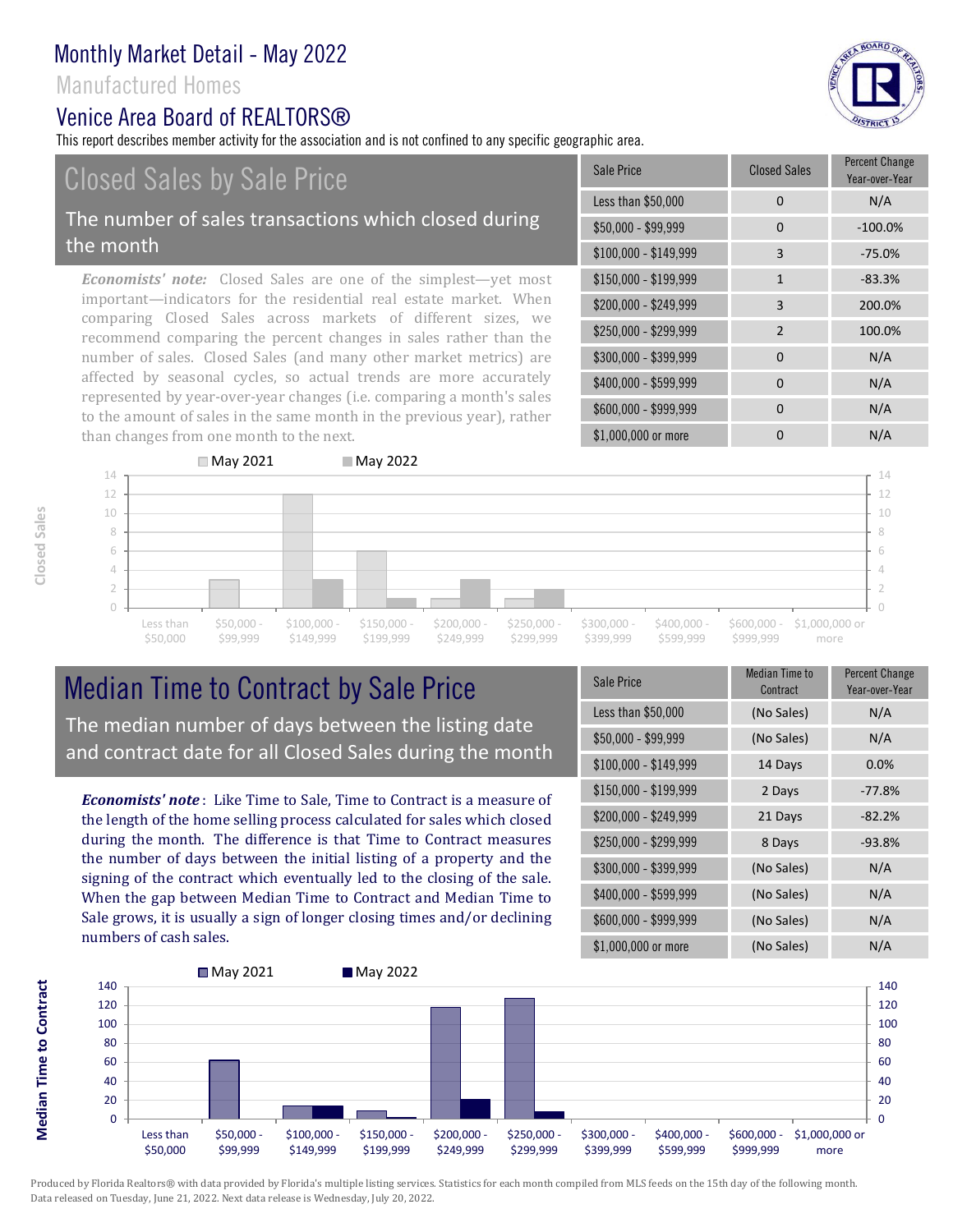#### Manufactured Homes

the month

#### Venice Area Board of RFAI TORS®

New Listings by Initial Listing Price

since these are not really *new* listings.

This report describes member activity for the association and is not confined to any specific geographic area.

#### Initial Listing Price New Listings Percent Change Year-over-Year Less than \$50,000 0 0 N/A \$50,000 - \$99,999 0 -100.0% \$100,000 - \$149,999 5 -16.7% properties that were recently taken off the market and quickly relisted, \$150,000 - \$199,999 3 -25.0% \$200,000 - \$249,999 2 -60.0% \$250,000 - \$299,999 3 200.0% \$300,000 - \$399,999 1 0.0%  $$400,000 - $599,999$  0 N/A \$600,000 - \$999,999 0 0 N/A The number of properties put onto the market during

\$1,000,000 or more 0 0 N/A

*Economists' note:* New Listings tend to rise in delayed response to increasing prices, so they are often seen as a lagging indicator of market health. As prices rise, potential sellers raise their estimations of value—and in the most recent cycle, rising prices have freed up many potential sellers who were previously underwater on their mortgages. Note that in our calculations, we take care to not include



# Inventory by Current Listing Price The number of property listings active at the end of the month

*Economists' note* : There are a number of ways to define and calculate Inventory. Our method is to simply count the number of active listings on the last day of the month, and hold this number to compare with the same month the following year. Inventory rises when New Listings are outpacing the number of listings that go off-market (regardless of whether they actually sell). Likewise, it falls when New Listings aren't keeping up with the rate at which homes are going off-market.

| <b>Current Listing Price</b> | Inventory    | Percent Change<br>Year-over-Year |
|------------------------------|--------------|----------------------------------|
| Less than \$50,000           | 0            | N/A                              |
| $$50,000 - $99,999$          | 0            | $-100.0%$                        |
| $$100,000 - $149,999$        | $\mathbf{1}$ | $-90.0%$                         |
| $$150,000 - $199,999$        | 3            | 50.0%                            |
| \$200,000 - \$249,999        | 3            | 0.0%                             |
| \$250,000 - \$299,999        | 4            | 300.0%                           |
| \$300,000 - \$399,999        | 2            | N/A                              |
| \$400,000 - \$599,999        | $\Omega$     | N/A                              |
| \$600,000 - \$999,999        | $\Omega$     | N/A                              |
| \$1,000,000 or more          |              | N/A                              |



Produced by Florida Realtors® with data provided by Florida's multiple listing services. Statistics for each month compiled from MLS feeds on the 15th day of the following month. Data released on Tuesday, June 21, 2022. Next data release is Wednesday, July 20, 2022.

**Inventory**

& BOARD OF